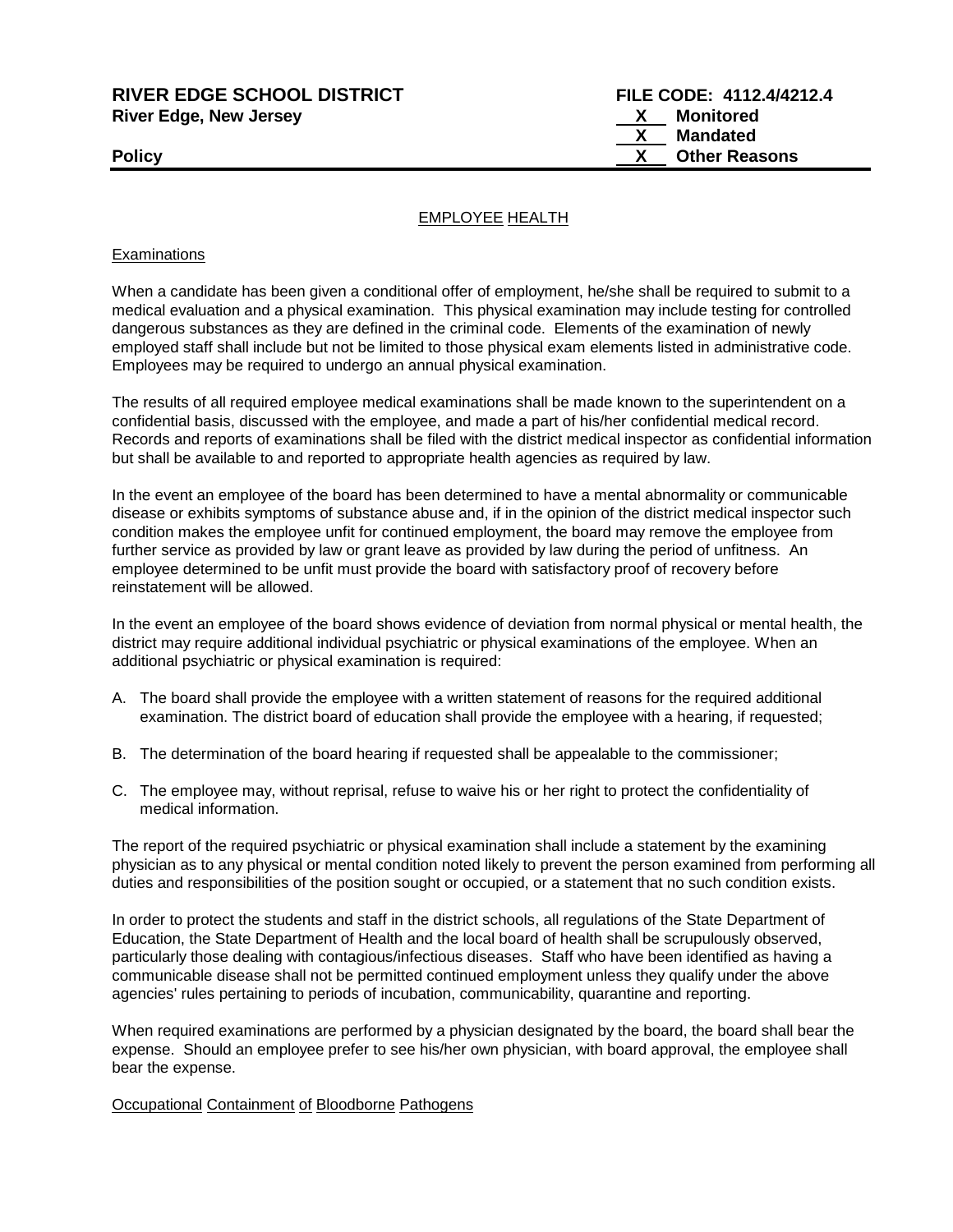## EMPLOYEE HEALTH (continued)

The board is committed to provide a safe and healthful work environment for staff. In pursuit of this endeavor, an Exposure Control Plan (ECP) shall be provided to eliminate or minimize occupational exposure to bloodborne pathogens in accordance with federal regulations.

The ECP is a key document to assist the district in implementing and ensuring compliance with the OSHA bloodborne pathogens standard, thereby protecting employees. This ECP includes:

A. Identification of tasks, procedures and job classifications where occupational exposure to blood occurs;

- B. Procedures for evaluating the circumstances surrounding an exposure incident; and
- C. The schedule and method for implementing the specific sections of the standard, including:
	- 1. Methods of compliance;
	- 2. Hepatitis B vaccination;
	- 3. Post-exposure evaluation and follow-up;
	- 4. Hazard communication requirements;
	- 5. Effective employee training;
	- 6. Recordkeeping.

The ECP shall be reviewed annually to ensure that it reflects use of the most current medical technology.

## Implementation and Dissemination

The superintendent in consultation with the district medical inspector shall prepare regulations to implement this policy in compliance with law and code. All employees shall receive this policy and be made aware of all requirements for health examinations.

| Adopted:             | November 15, 1989                                      |
|----------------------|--------------------------------------------------------|
| Revised:             | February 26, 1991, September 17, 2003, January 4, 2017 |
| NJSBA Review/Update: | August 2017                                            |
| Readopted:           | September 26, 2018                                     |

#### Key Words

Physical Examinations, Health Examinations, Employee Physicals, Nondiscrimination, Psychological Examinations, Bloodborne Pathogens

| Legal References: N.J.S.A. 2C:35-1 et seq. | Comprehensive Drug Reform Act of 1987                                       |
|--------------------------------------------|-----------------------------------------------------------------------------|
| N.J.S.A. 18A:16-2                          | Physical examinations; requirement                                          |
| N.J.S.A. 18A:16-3                          | Character of examinations                                                   |
| N.J.S.A. 18A:16-4                          | Sick leave; dismissal                                                       |
| N.J.S.A. 18A:16-5                          | Records of examinations                                                     |
| N.J.S.A. 18A:40-10                         | Exclusion of teachers and students exposed to disease                       |
| N.J.S.A. 18A:66-39                         | Disability retirement                                                       |
| N.J.S.A. 26:4-1                            | "Communicable disease" defined                                              |
| N.J.S.A. 26:4-6                            | Prohibiting attendance of teachers or students                              |
| N.J.S.A. 26:4-15                           | Reporting of communicable diseases by physicians                            |
| N.J.S.A. 26:5c-1 et seq.                   | <b>AIDS Assistance Act</b>                                                  |
| N.J.A.C. 6A:16-2.1 et seq.                 | Health services policy and procedure requirements                           |
| N.J.A.C. 6A:32-6.2                         | School Employee Physical Examinations                                       |
| N.J.A.C. 8:61-1.1et seq.                   | Participation and Attendance at School by Individuals<br>with HIV Infection |